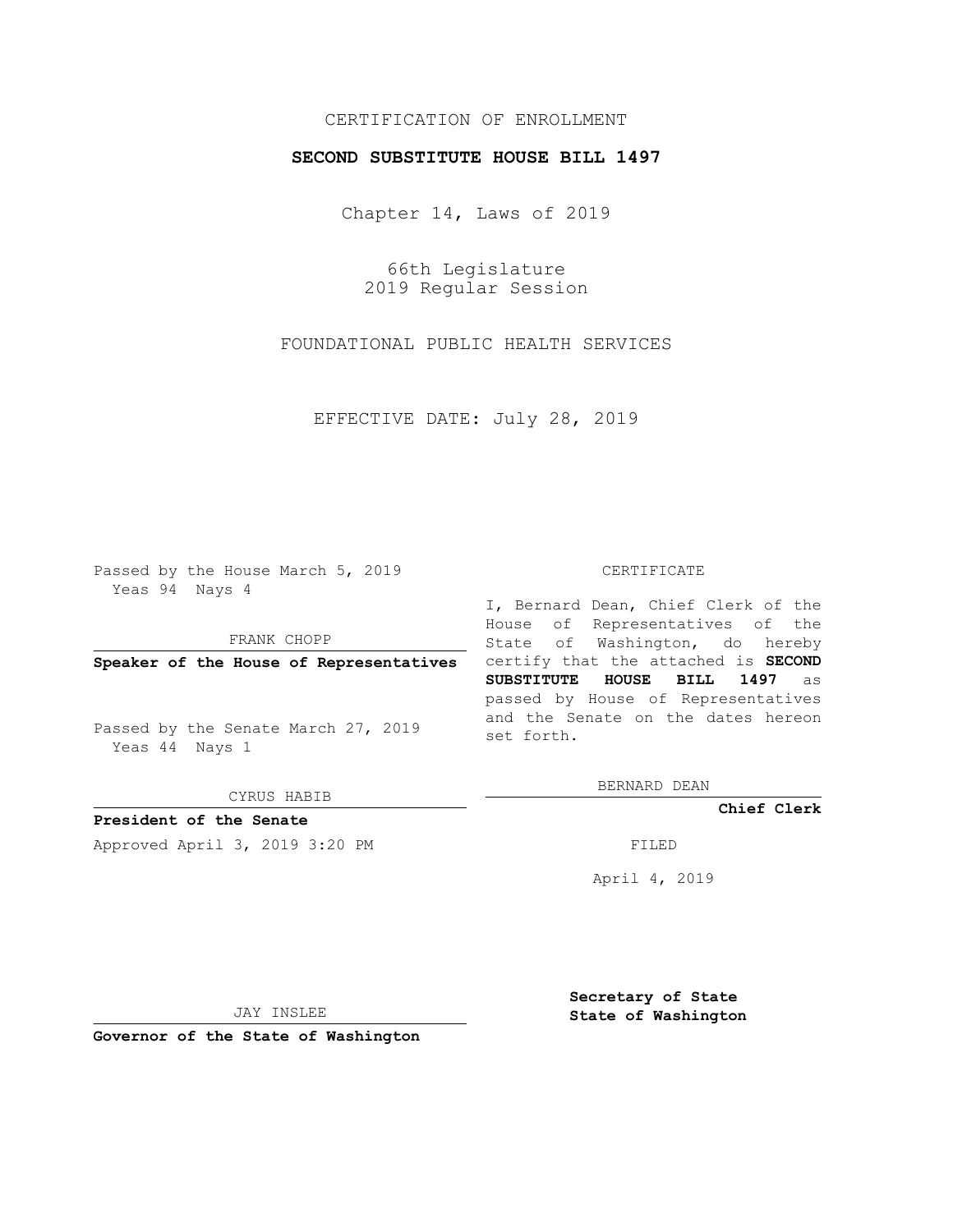## **SECOND SUBSTITUTE HOUSE BILL 1497**

Passed Legislature - 2019 Regular Session

**State of Washington 66th Legislature 2019 Regular Session**

**By** House Appropriations (originally sponsored by Representatives Robinson, Harris, Cody, Jinkins, DeBolt, Macri, Stonier, Corry, Riccelli, Thai, Kilduff, Stanford, and Kloba; by request of Department of Health)

READ FIRST TIME 03/01/19.

 AN ACT Relating to foundational public health services; amending RCW 43.70.512; adding a new section to chapter 43.70 RCW; and repealing RCW 43.70.514, 43.70.516, 43.70.520, 43.70.522, and 43.70.580.4

5 BE IT ENACTED BY THE LEGISLATURE OF THE STATE OF WASHINGTON:

6 **Sec. 1.** RCW 43.70.512 and 2007 c 259 s 60 are each amended to 7 read as follows:

8 (1) Protecting the public's health across the state is a 9 fundamental responsibility of the state((. With any new state funding 10 of the public health system as appropriated for the purposes of 11 sections 60 through 65 of this act, the state expects that measurable 12 benefits will be realized to the health of the residents of 13 Washington. A transparent process that shows the impact of increased 14 public health spending on performance measures related to the health 15 outcomes in subsection (2) of this section is of great value to the 16 state and its residents. In addition, a well-funded public health 17 system is expected to become a more integral part of the state's 18 emergency preparedness system. 19 (2) Subject to the availability of amounts appropriated for the

20 purposes of sections 60 through 65 of this act, distributions to

21 local health jurisdictions shall deliver the following outcomes: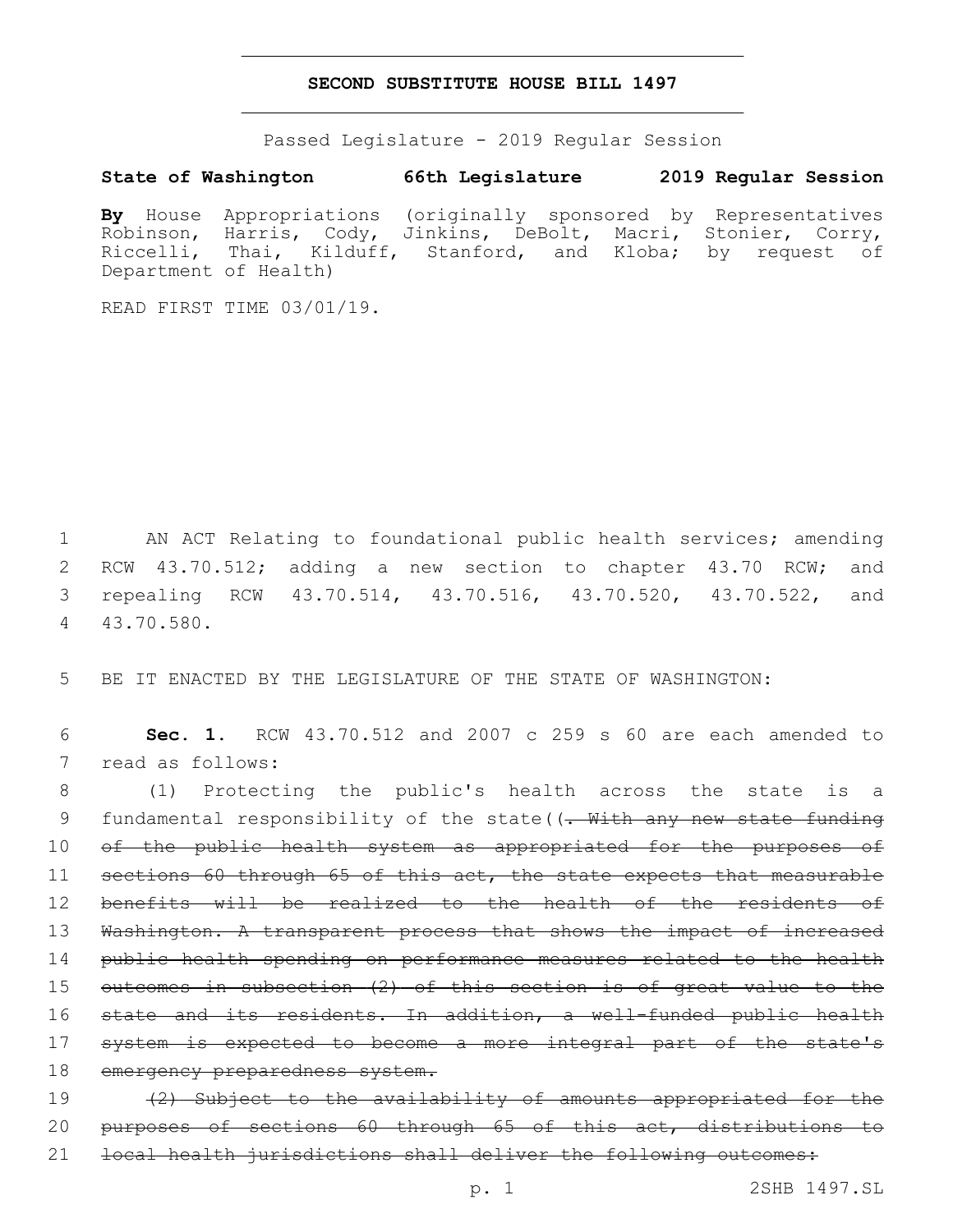(a) Create a disease response system capable of responding at all  $\times$   $\times$  (b) Stop the increase in, and reduce, sexually transmitted 4 disease rates: 5 (c) Reduce vaccine preventable diseases; (d) Build capacity to quickly contain disease outbreaks; (e) Decrease childhood and adult obesity and types I and II 8 diabetes rates, and resulting kidney failure and dialysis; 9 (f) Increase childhood immunization rates; 10 (g) Improve birth outcomes and decrease child abuse; 11 (h) Reduce animal-to-human disease rates; and 12 (i) Monitor and protect drinking water across jurisdictional boundaries. (3) Benchmarks for these outcomes shall be drawn from the 15 national healthy people 2010 goals, other reliable data sets, and any subsequent national goals)) and is accomplished through the governmental public health system. This system is comprised of the state department of health, state board of health, local health 19 jurisdictions, sovereign tribal nations, and Indian health programs. (2)(a) The legislature intends to define a limited statewide set 21 of core public health services, called foundational public health services, which the governmental public health system is responsible for providing in a consistent and uniform way in every community in Washington. These services are comprised of foundational programs and cross-cutting capabilities. (b) These governmental public health services should be delivered 27 in ways that maximize the efficiency and effectiveness of the overall system, make best use of the public health workforce and evolving technology, and address health equity. (c) Funding for the governmental public health system must be restructured to support foundational public health services. In 32 restructuring, there must be efforts to both reinforce current governmental public health system capacity and implement service delivery models allowing for system stabilization and transformation. NEW SECTION. **Sec. 2.** A new section is added to chapter 43.70 36 RCW to read as follows:

 (1) With any state funding of foundational public health services, the state expects that measurable benefits will be realized to the health of communities in Washington as a result of the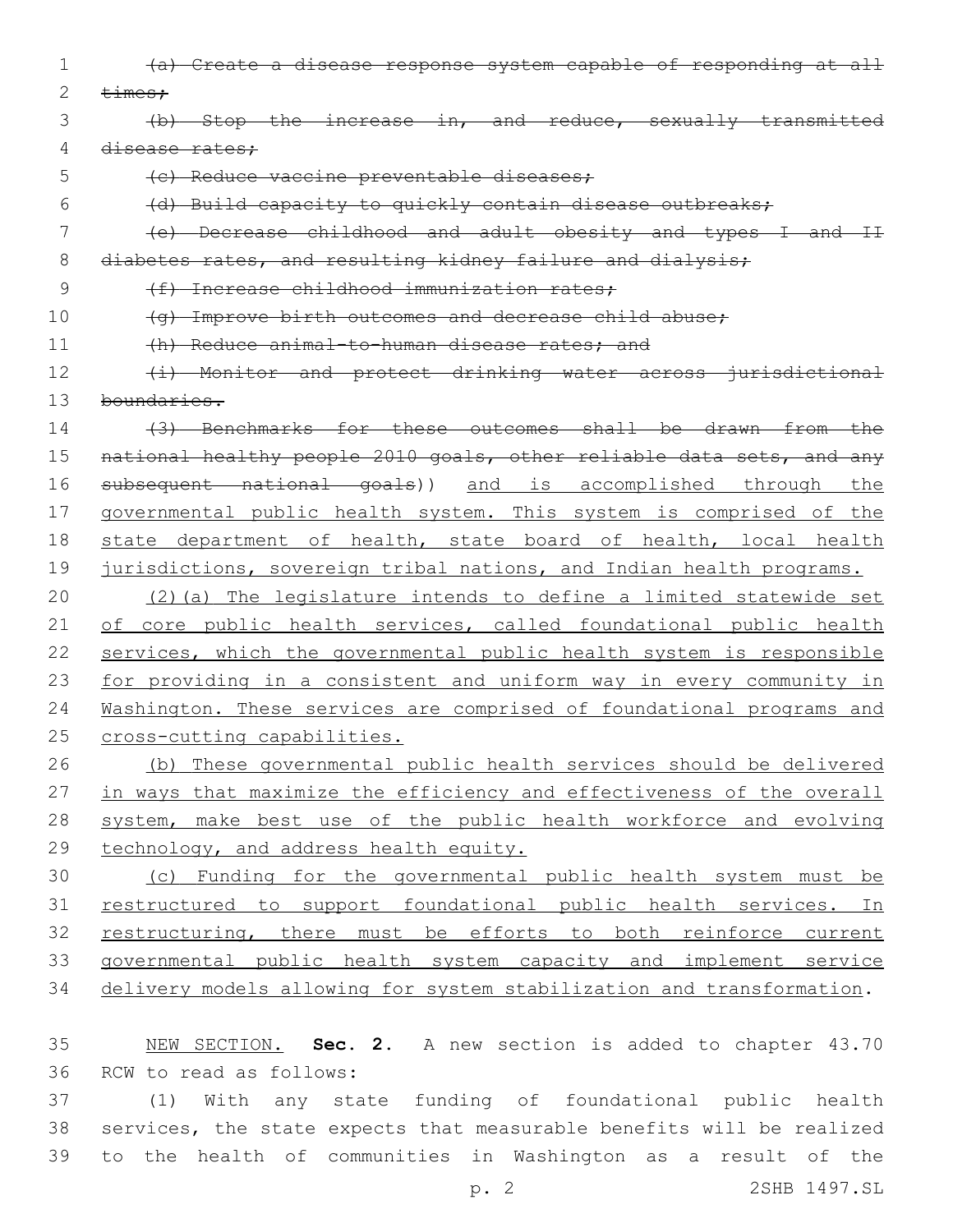1 improved capacity of the governmental public health system. Close 2 coordination and sharing of services are integral to increasing 3 system capacity.

 (2)(a) Funding for foundational public health services shall be appropriated to the office of financial management. The office of financial management may only allocate funding to the department if the department, after consultation with federally recognized Indian tribes pursuant to chapter 43.376 RCW, jointly certifies with a state association representing local health jurisdictions and the state board of health, to the office of financial management that they are in agreement on the distribution and uses of state foundational public health services funding across the public health system.

 (b) If joint certification is provided, the department shall distribute foundational public health services funding according to the agreed-upon distribution and uses. If joint certification is not provided, appropriations for this purpose shall lapse.

17 (3) By October 1, 2020, the department, in partnership with 18 sovereign tribal nations, local health jurisdictions, and the state 19 board of health, shall report on:

20 (a) Service delivery models, and a plan for further 21 implementation of successful models;

22 (b) Changes in capacity of the governmental public health system; 23 and

24 (c) Progress made to improve health outcomes.

(4) For purposes of this section:25

26 (a) "Foundational public health services" means a limited 27 statewide set of defined public health services within the following 28 areas:

29 (i) Control of communicable diseases and other notifiable 30 conditions;

31 (ii) Chronic disease and injury prevention;

32 (iii) Environmental public health;

33 (iv) Maternal, child, and family health;

34 (v) Access to and linkage with medical, oral, and behavioral 35 health services;

36 (vi) Vital records; and

37 (vii) Cross-cutting capabilities, including:

38 (A) Assessing the health of populations;

39 (B) Public health emergency planning;

(C) Communications;40